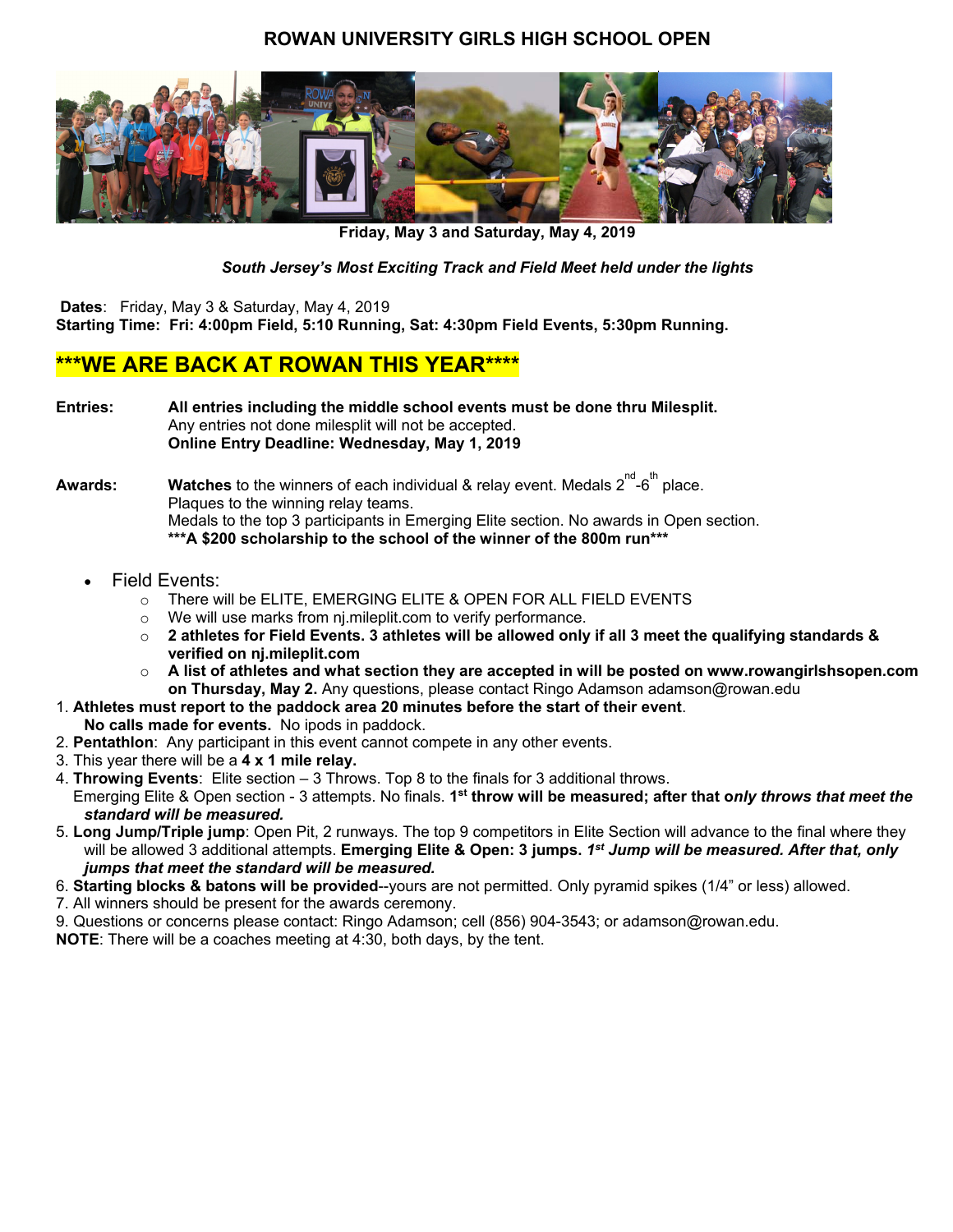#### **ROWAN UNIVERSITY GIRLS HIGH SCHOOL OPEN Friday, May 3 and Saturday, May 4, 2019 ANTICIPATED TIME SCHEDULE**

| <b>FRIDAY</b>       |                                                                                                                                                                                                                |
|---------------------|----------------------------------------------------------------------------------------------------------------------------------------------------------------------------------------------------------------|
|                     | FIELD EVENTS (ALL FIELD EVENTS EXCEPT THE HIGH JUMP WILL BE AT THE WEST CAMPUS)                                                                                                                                |
| 3:30                | <b>Discus</b> Elite Section, followed by Emerging Elite, followed by Open                                                                                                                                      |
| 3:30                | <b>Javelin</b> Elite Section, followed by Emerging Elite, followed by Open                                                                                                                                     |
| 3:30                | <b>Shot Put Elite Section</b>                                                                                                                                                                                  |
| 4:30                | followed by Pentathlon Shot Put (Approximate time 4:30). Will follow Elite Shot Put<br>followed by Emerging Elite<br>followed by Open Shot Put                                                                 |
| 3:30                | Long Jump (2 runways)                                                                                                                                                                                          |
|                     | Seeded sections: Elite (Runway 1) & Emerging Elite (runway 2)<br>Open will follow Emerging Elite (Open Pit) (runway 2).                                                                                        |
|                     | Triple Jump (2 runways).                                                                                                                                                                                       |
|                     | Seeded sections: Elite (Runway 1) following conclusion of Elite Long Jump<br>Emerging Elite (runway 2) following conclusion of Open Long Jump<br>Open will follow Emerging Elite (Open Pit) (runway 2).        |
| 3:30                | Pole Vault (1 section only)                                                                                                                                                                                    |
| 5:00                | <b>High Jump</b> (at the track)                                                                                                                                                                                |
|                     | Elite High Jump, followed by Emerging Elite High Jump<br>Followed by Pentathlon High Jump (Tentative. Will begin at the conclusion of Emerging Elite HJ)<br>Followed by Open High Jump – starting height 4'6") |
| <b>TRACK EVENTS</b> |                                                                                                                                                                                                                |
| 5:00                | Track cleared for competition                                                                                                                                                                                  |
| 5:05                | <b>Browning Ross 2000m Steeplechase</b>                                                                                                                                                                        |
| 5:35                | 100m Hurdle trials                                                                                                                                                                                             |
| 6:05                | <b>Pentathlon 100HH</b>                                                                                                                                                                                        |
| 6:15                | 100m Dash trials                                                                                                                                                                                               |
| 6:40                | 1500m finals (Ed Mountainland 1500m run)                                                                                                                                                                       |
| 7:05                | 400m finals; on time; in lanes                                                                                                                                                                                 |
| 7:35                | 100m Hurdle final                                                                                                                                                                                              |
| 7:45                | 2 mile run; on time; 2 heats                                                                                                                                                                                   |
| 8:15                | 100m Dash finals                                                                                                                                                                                               |
| 8:25                | David K. Long Memorial 800m finals on time (\$200 scholarship to school of the winner).                                                                                                                        |

- 8:45 200m finals; on time; in lanes<br>9:05 400m Hurdle; finals on time
- 9:05 400m Hurdle; finals on time<br>9:30 5000m Finals; 1 heat
- 5000m Finals; 1 heat

# **SATURDAY**

| <b>FIELD EVENTS</b> |                                           |
|---------------------|-------------------------------------------|
| 4:30                | <b>Pentathion Long Jump (West Campus)</b> |

#### **TRACK EVENTS**

| 5:15 | Track cleared for competition        |
|------|--------------------------------------|
| 5:30 | 4x100 Trials                         |
| 5:45 | Pentathlon 800m Run                  |
| 5:50 | Distance Medley                      |
| 6:15 | <b>Shuttle Hurdles</b>               |
| 6:30 | 800m Run (Middle School)             |
| 6:40 | 4x100 Finals; (top 8)                |
| 6:45 | 3x400 IH Finals                      |
| 7:00 | 800m Medley Finals (100-100-200-400) |
| 7:15 | 4x1 Mile Finals                      |
| 7:55 | 4x200 Finals                         |
| 8:10 | 4x800 Finals                         |
| 8:30 | Swedish Relay (100-200-300-400)      |
| 8:40 | 4x400 Finals                         |
|      |                                      |

**Meet Directo**r: Ringo Adamson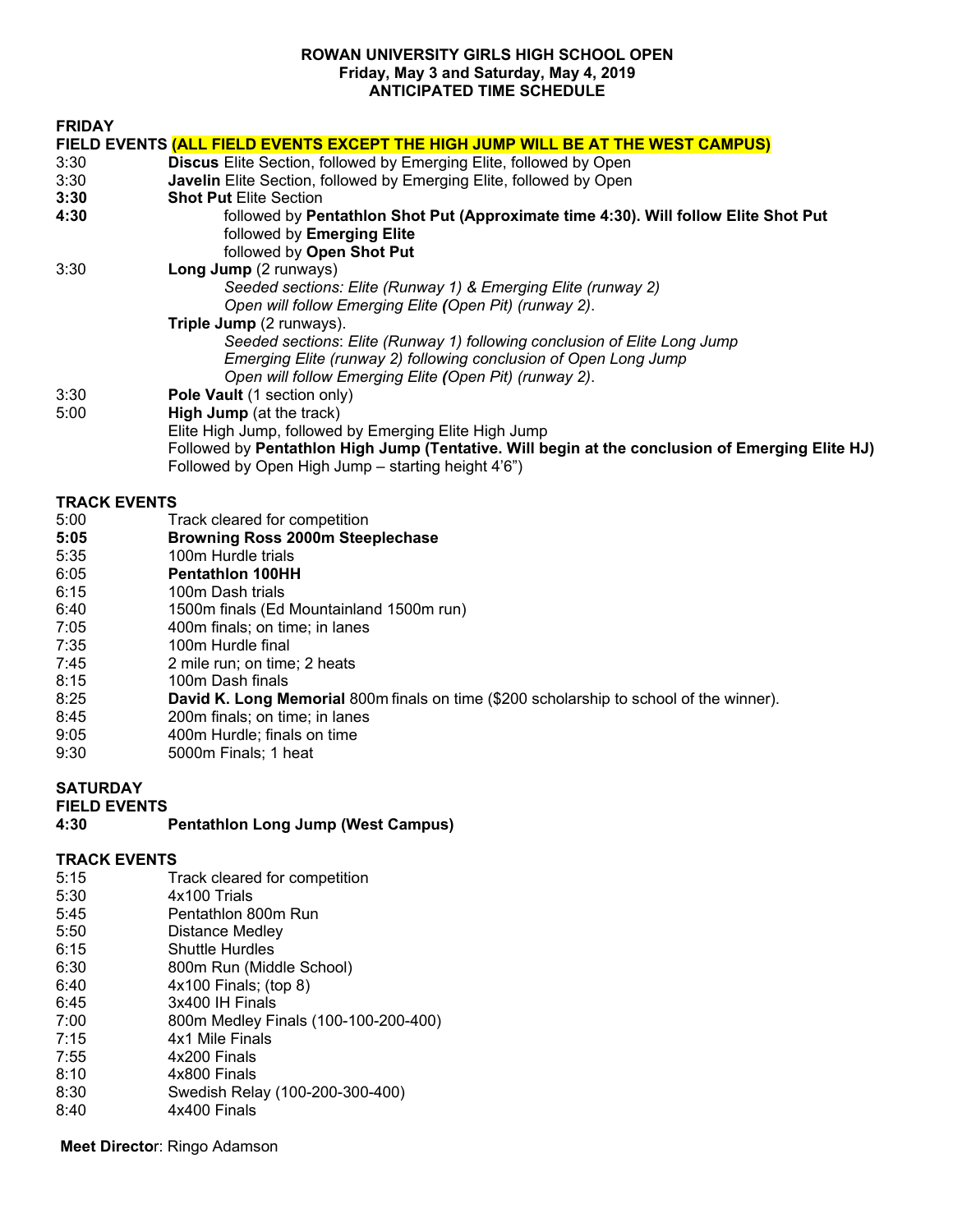# **ROWAN UNIVERSITY GIRLS HIGH SCHOOL OPEN 2019 – Entry Form Page 1 PLEASE PRINT CLEARLY**

| School:                          |                                            |
|----------------------------------|--------------------------------------------|
| <b>Head Coach:</b>               | <b>Athletic Director:</b>                  |
| Head Coach Cell Phone #: __      | Head Coach E-Mail:                         |
| <b>Athletic Director E-Mail:</b> | Athletic Director Signature: New York 1999 |

| <b>ENTRY FORMS and PAYMENT or PURCHASE ORDER DEADLINE: Monday, April 29th *No exceptions</b> |
|----------------------------------------------------------------------------------------------|
| Online Registration for all events ends Wednesday, May 1st.                                  |
| E-MAIL entries to: adamson@rowan.edu (email entries only. No mail or fax)                    |
| <b>MAKE CHECKS PAYABLE TO: ROWAN UNIVERSITY WOMEN'S TRACK</b>                                |
| Mail checks to: Rowan University Women's Track                                               |
| Attn: Ringo Adamson                                                                          |
| ESBY Gym                                                                                     |
| 201 Mullica Hill Road                                                                        |

Glassboro, NJ 08028

**ENTRIES:** Max. 3 Contestants per individual running event; Max. 2 per field event (3 if all 3 meet qualifying standards)

| <b>TEAM ENTRY</b>                                 | <b>Entry Fee</b> |   |                | <b>Total Entry Fee</b> |
|---------------------------------------------------|------------------|---|----------------|------------------------|
| TOTAL SCHOOL ENTRY (covers all events; both days) | \$475            |   |                |                        |
| <b>OR</b>                                         |                  |   |                |                        |
| SCHOOL ENTRY for all events FRIDAY ONLY           | \$350            |   |                |                        |
| SCHOOL ENTRY for all events SATURDAY ONLY         | \$350            |   |                |                        |
| OR INDIVIDUAL ENTRIES (You must complete page 2)  |                  |   | $#$ of entries |                        |
| Relay Teams (Total from page 2)                   | \$40             | X |                |                        |
| Individual Entries (Total from page 2)            | \$35             | X |                |                        |
|                                                   |                  |   | <b>TOTAL</b>   | \$                     |

A list of athletes & what section they are accepted in will be posted on **rowangirlshsopen.com** on Thu, May 2, 2019.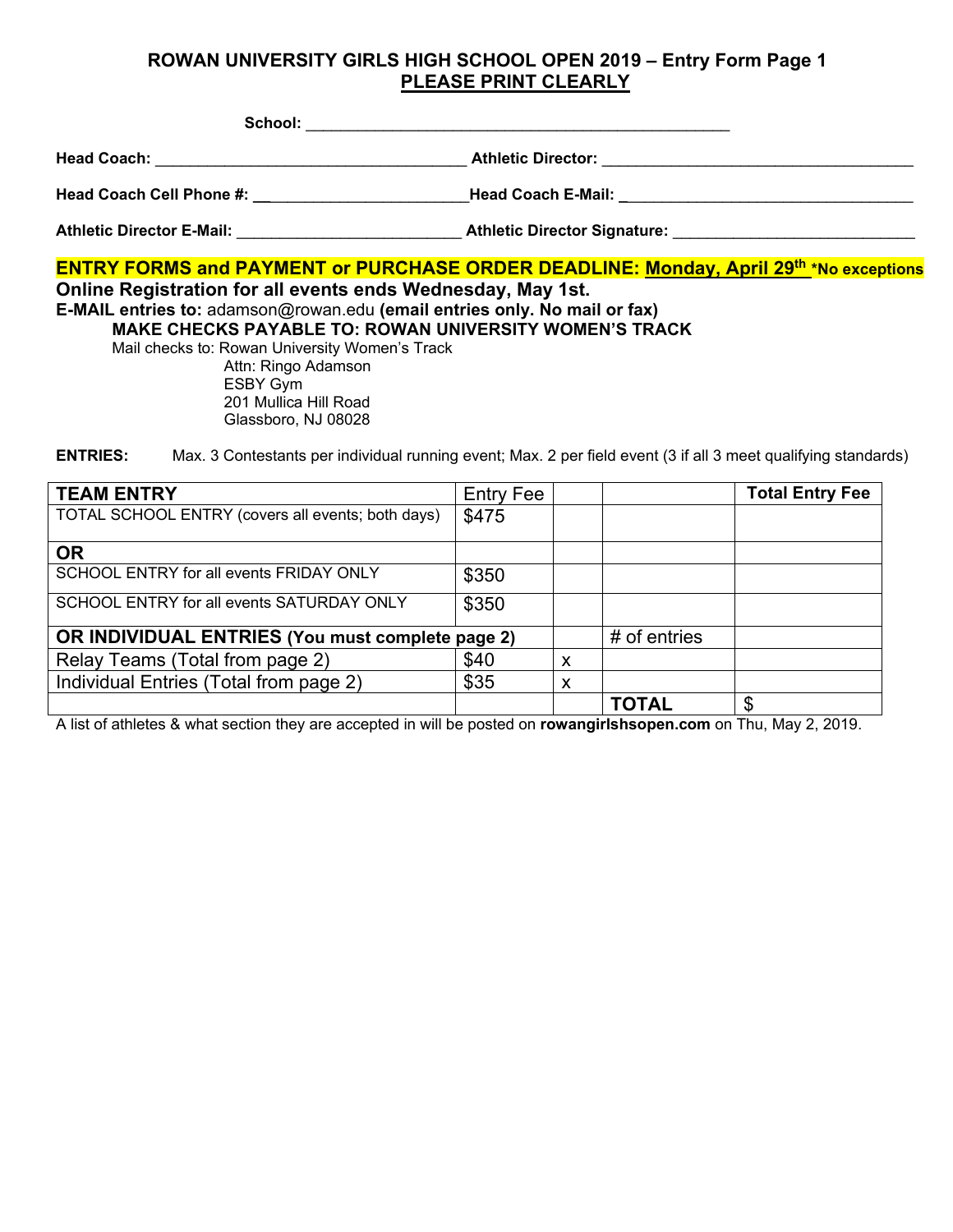#### **ROWAN UNIVERSITY GIRLS HIGH SCHOOL OPEN 2019 – Entry Form Page 2**  Complete Page 2 ONLY if you are NOT a FULL Team Entry.

#### **PLEASE PRINT CLEARLY**

| School:                          |                                                                                                                                                                                                                                     |
|----------------------------------|-------------------------------------------------------------------------------------------------------------------------------------------------------------------------------------------------------------------------------------|
| <b>Head Coach:</b>               | <b>Athletic Director:</b>                                                                                                                                                                                                           |
| <b>Head Coach Cell Phone #:</b>  | <b>Head Coach E-Mail:</b> And the state of the state of the state of the state of the state of the state of the state of the state of the state of the state of the state of the state of the state of the state of the state of th |
| <b>Athletic Director E-Mail:</b> | <b>Athletic Director Signature:</b>                                                                                                                                                                                                 |

**ENTRY FORMS and PAYMENT or PURCHASE ORDER DEADLINE: Monday, April 29<sup>th \*</sup>No exceptions** 

#### **E-MAIL entries to:** adamson@rowan.edu **(email entries only. No mail or fax) MAKE CHECKS PAYABLE TO: ROWAN UNIVERSITY WOMEN'S TRACK**

Mail checks to: Rowan University Women's Track Attn: Ringo Adamson ESBY Gym 201 Mullica Hill Road Glassboro, NJ 08028

# **INDIVIDUAL ENTRY FORM ONLY**

If you are entering a FULL team, you DO NOT need to complete this page.

**# of Contestants** 

**(Max 3 per event; Field Events Max 2 per event; 3 if all 3 meet qualifying standards)** 

| 100m Hurdles           |                          | $x$ \$35 per athlete = |  |  |
|------------------------|--------------------------|------------------------|--|--|
| 100m Dash              |                          | $x$ \$35 per athlete = |  |  |
| 1500m run              |                          | $x$ \$35 per athlete = |  |  |
| 400m Run               |                          | $x$ \$35 per athlete = |  |  |
| 2 Mile Run             |                          | $x$ \$35 per athlete = |  |  |
| 800m Run               |                          | $x$ \$35 per athlete = |  |  |
| 200m Run               |                          | $x$ \$35 per athlete = |  |  |
| 400m Hurdles           |                          | $x$ \$35 per athlete = |  |  |
| Pentathlon**           |                          | $x$ \$35 per athlete = |  |  |
| Shot Put               |                          | $x$ \$35 per athlete = |  |  |
| Discus                 |                          | $x$ \$35 per athlete = |  |  |
| Javelin                |                          | $x$ \$35 per athlete = |  |  |
| High Jump              |                          | $x$ \$35 per athlete = |  |  |
| Long Jump              |                          | $x$ \$35 per athlete = |  |  |
| Triple Jump            |                          | $x$ \$35 per athlete = |  |  |
| Pole Vault             |                          | $x$ \$35 per athlete = |  |  |
| <b>RELAY ENTRIES</b>   |                          |                        |  |  |
| $4 \times 100$         |                          | $x$ \$40 per team =    |  |  |
| <b>Shuttle Hurdles</b> |                          | $x$ \$40 per team =    |  |  |
| Dist. Medley Relay     | $\overline{\phantom{a}}$ | $x$ \$40 per team =    |  |  |
| 3 x 400 IH (finals)    |                          | $x$ \$40 per team =    |  |  |
| 800m Medley            |                          | $x$ \$40 per team =    |  |  |
| 4 x 1500               |                          | $x$ \$40 per team =    |  |  |
| $4 \times 200$         |                          | $x$ \$40 per team =    |  |  |
| $4 \times 800$         |                          | $x$ \$40 per team =    |  |  |
| Swedish Relay          |                          | $x$ \$40 per team =    |  |  |
| 4 x 400                |                          | $x$ \$40 per team =    |  |  |
|                        |                          |                        |  |  |

TOTAL INDIVIDUAL ENTRIES  $\qquad \qquad \, \$$ (Place Total on Page 1 of Entry Form)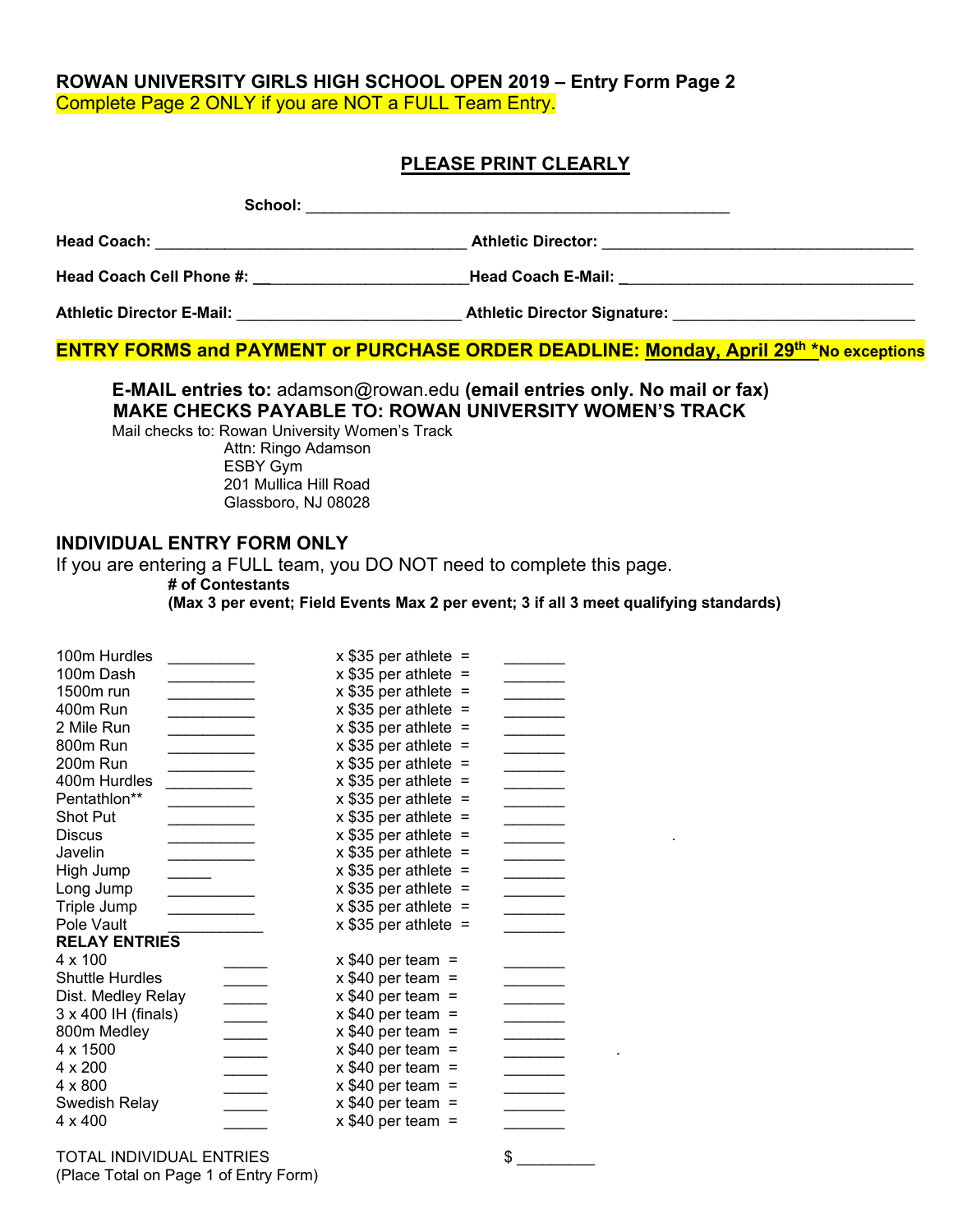# **INDIVIDUAL STANDARDS**

#### **Minimum Qualifying Standard**

| 100m Hurdles                                        | 17.8 seconds      | Please respect standards                                          |
|-----------------------------------------------------|-------------------|-------------------------------------------------------------------|
| 100m Dash                                           | 13.63 seconds     | when entering athletes.                                           |
| 1 Mile                                              | 6:25 min (1600m)  | Please use 1600m seed time when entering                          |
| 400m Run                                            | 66 seconds        |                                                                   |
| 3000 meter Run                                      | 13:50 min (3200m) | Please use 3200m seed time when entering                          |
| 800m Run                                            | $2:40$ min        |                                                                   |
| 200m Run                                            | 29 seconds        |                                                                   |
| 400m Hurdles                                        | 72 seconds        |                                                                   |
| Pentathlon**                                        |                   | (Fri:100HH, High Jump, Shot Put Sat: Long Jump, 800m) no standard |
| **Pentathlon is Outdoor National qualifying events. |                   |                                                                   |

# **FIELD EVENTS Minimum Qualifying Standard**

|                                         |              | (Max 2 Contestants per event; 3 if all 3 meet qualifying standard verifiable through NJRunners.com) |
|-----------------------------------------|--------------|-----------------------------------------------------------------------------------------------------|
| Shot Put                                | 29'          | Note: No measurement if throw/jump                                                                  |
| <b>Discus</b>                           | $80^{\circ}$ | does not meet the standard.                                                                         |
| Javelin                                 | 80'          |                                                                                                     |
| High Jump                               | 4'6"         |                                                                                                     |
| Long Jump                               | 14'0''       |                                                                                                     |
| Triple Jump                             | 29'0"        |                                                                                                     |
| Pole Vault                              | 8'0''        |                                                                                                     |
| <b>RELAY ENTRIES</b> (1 team per relay) |              |                                                                                                     |
| $4 \times 100$                          | 60 seconds   |                                                                                                     |
| <b>Shuttle Hurdles</b>                  | 80 seconds   |                                                                                                     |
| Dist. Medley Relay                      | 14:50.00.    |                                                                                                     |
| $3 \times 400$ IH (finals)              | 4:20.00      |                                                                                                     |
| 800m Medley                             | 2:03.00      |                                                                                                     |
| 4 x 1500                                | 27:30.00     |                                                                                                     |
| $4 \times 200$                          | 2:02.00      |                                                                                                     |
| $4 \times 800$                          | 11:20.0      |                                                                                                     |
| Swedish Relay                           | ΝT           |                                                                                                     |
| $4 \times 400$                          | 4:43.00      |                                                                                                     |